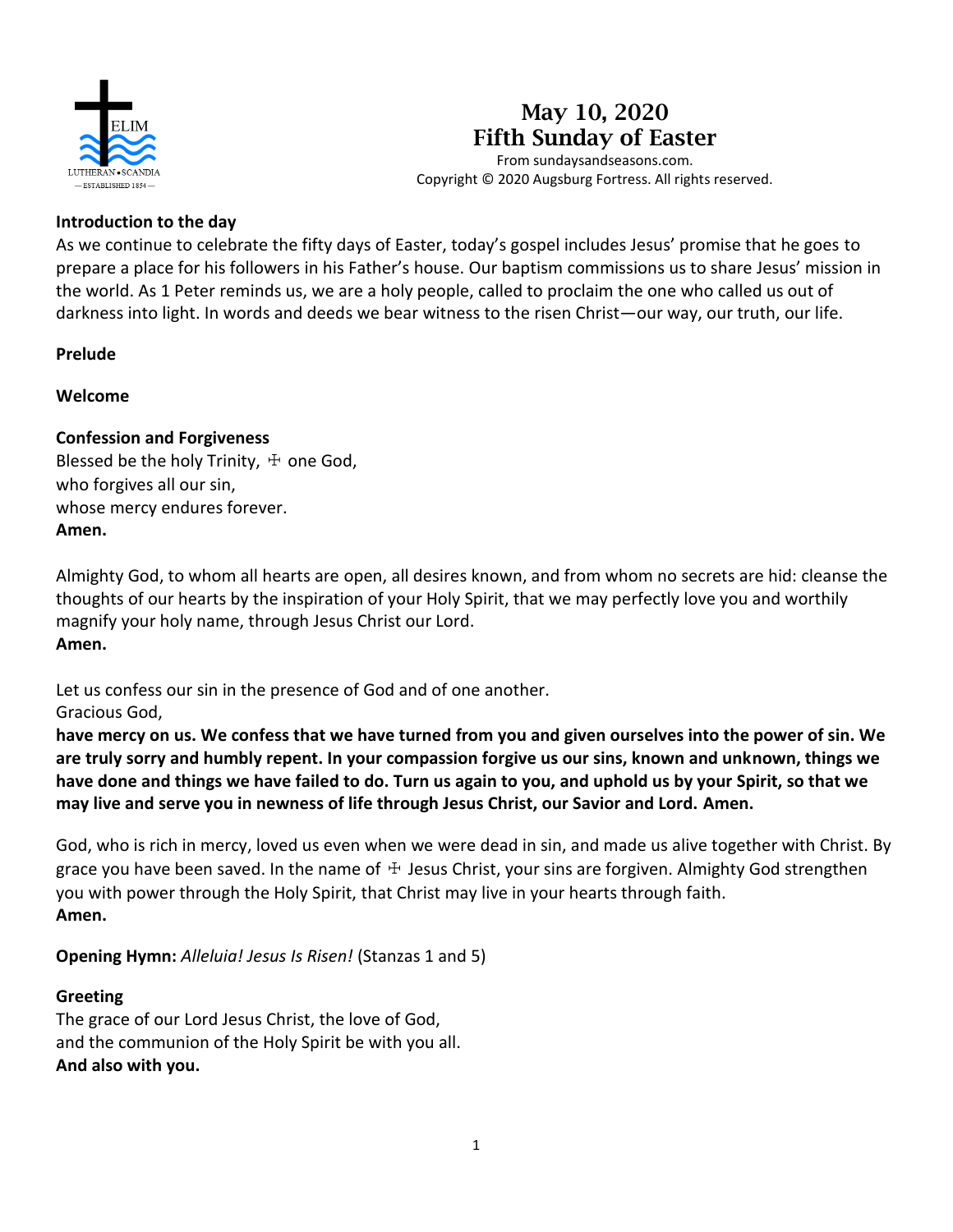## **Prayer of the Day**

Almighty God, your Son Jesus Christ is the way, the truth, and the life. Give us grace to love one another, to follow in the way of his commandments, and to share his risen life with all the world, for he lives and reigns with you and the Holy Spirit, one God, now and forever. **Amen.**

**Reading:** Acts 7:55-60 (See Page 3)

**Gospel:** John 14:1-14 (See Page 4)

**Sermon** (Pastor Meredith McGrath)

**Hymn of the Day:** *Come, My Way, My Truth, My Life* (Stanzas 1-3)

### **Creed**

**I believe in God, the Father almighty, creator of heaven and earth. I believe in Jesus Christ, God's only Son, our Lord, who was conceived by the Holy Spirit, born of the virgin Mary, suffered under Pontius Pilate, was crucified, died, and was buried; he descended to the dead. On the third day he rose again; he ascended into heaven, he is seated at the right hand of the Father, and he will come to judge the living and the dead. I believe in the Holy Spirit, the holy catholic church, the communion of saints, the forgiveness of sins, the resurrection of the body, and the life everlasting. Amen.**

### **Prayers of Intercession**

Uplifted by the promised hope of healing and resurrection, we join the people of God in all times and places in praying for the church, the world, and all who are in need.

Build us up, mothering God, as living stones united in your spiritual house. Continually strengthen your church as it is sent forth to proclaim your love. We pray especially for new congregations and those in redevelopment. Lord, in your mercy,

### **hear our prayer.**

Humble us, creator God, as part of your creation. Fill us with respect and awe for the world you have made, including volcanoes, ocean currents, tropical rainstorms, glaciers, and other forces that both destroy and create. Lord, in your mercy,

# **hear our prayer.**

Align our ways to your love, O God. We pray for countries, leaders, and other organizations as they prepare places for those seeking refuge and safety (*aid organizations may be named*). Lord, in your mercy, **hear our prayer.**

God of healing and rest, help those whose hearts are heavy and weighed down by many troubles. Comfort their suffering, ease their distress, and carry their burdens (*especially*). Lord, in your mercy, **hear our prayer.**

Nurturing God, we pray for those who tend and teach young children, for the safe pregnancies of expectant parents, and for families who struggle with infertility and miscarriage. We give thanks for all who have shown mothering care, and we remember all for whom this day is difficult. Lord, in your mercy,

**hear our prayer.**

Generous God, you call into your brilliant light all who have died. Give us faith to take hold of the promise of your eternal life. Lord, in your mercy, **hear our prayer.**

With bold confidence in your love, almighty God, we place all for whom we pray into your eternal care; through Christ our Lord. **Amen.**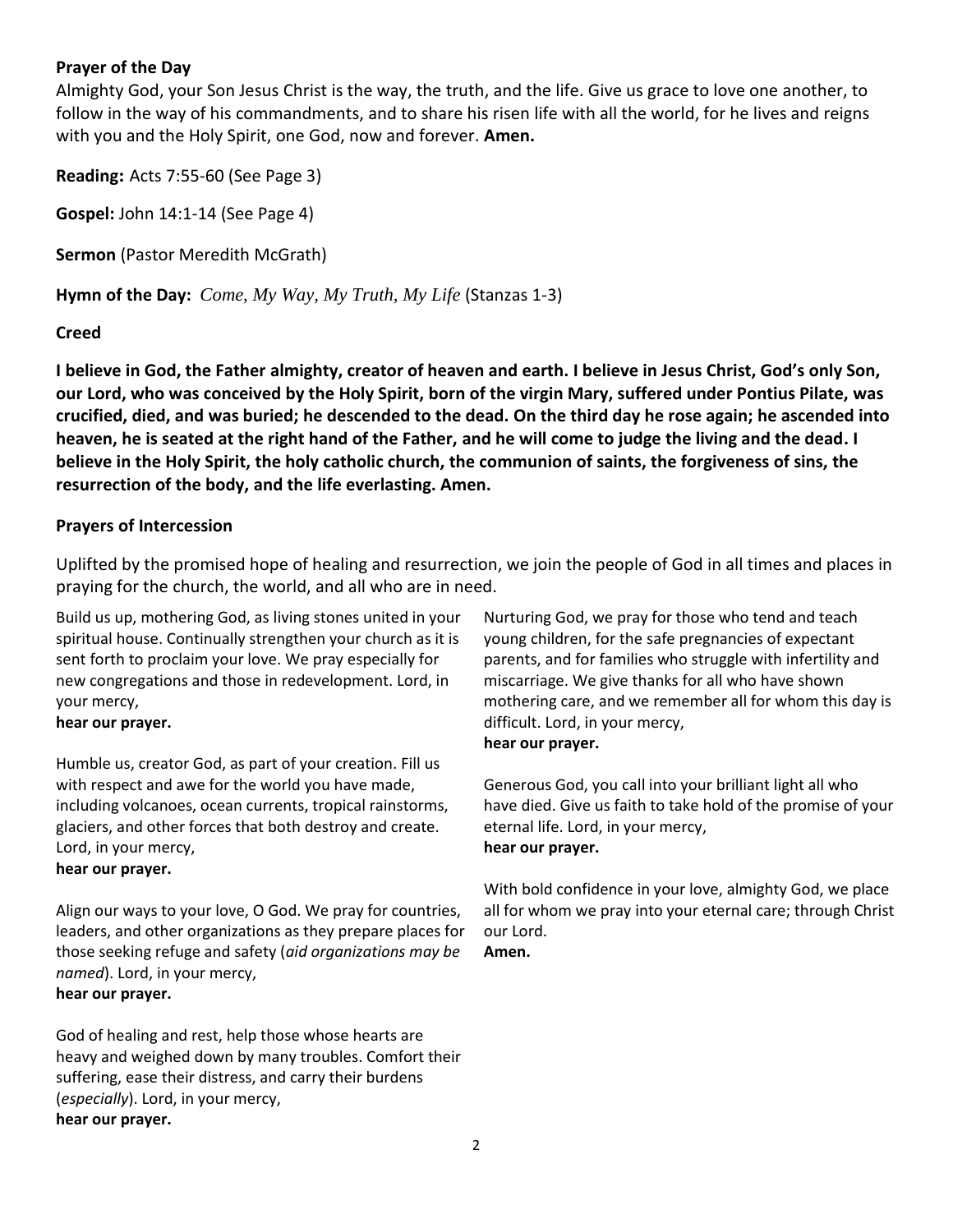#### **Lord's Prayer**

**Our Father, who art in heaven, hallowed be thy name, thy kingdom come, thy will be done, on earth as it is in heaven. Give us this day our daily bread; and forgive us our trespasses, as we forgive those who trespass against us; and lead us not into temptation, but deliver us from evil. For thine is the kingdom, and the power, and the glory, forever and ever. Amen.**

#### **Postlude**

## **Lectionary Readings For Sunday, May 10, 2020**

### **First Reading: Acts 7:55-60**

*Stephen was one of the seven men chosen by the apostles to serve tables so that the apostles could be free to serve the word (Acts 6:1-6). Stephen does more than distribute food, however. For his preaching of God's word, he becomes the first martyr of the faith.*

<sup>55</sup>Filled with the Holy Spirit, [Stephen] gazed into heaven and saw the glory of God and Jesus standing at the right hand of God. <sup>56</sup>"Look," he said, "I see the heavens opened and the Son of Man standing at the right hand of God!" <sup>57</sup>But they covered their ears, and with a loud shout all rushed together against him. <sup>58</sup>Then they dragged him out of the city and began to stone him; and the witnesses laid their coats at the feet of a young man named Saul. <sup>59</sup>While they were stoning Stephen, he prayed, "Lord Jesus, receive my spirit." <sup>60</sup>Then he knelt down and cried out in a loud voice, "Lord, do not hold this sin against them." When he had said this, he died.

### **Psalm 31:1-5, 15-16**

 $1$ In you, O Lord, have I taken refuge; let me never be put to shame;

deliver me in your righteousness.

<sup>2</sup>Incline your ear to me;

make haste to deliver me.

 $3$ Be my strong rock, a castle to keep me safe, for you are my crag and my stronghold;

for the sake of your name, lead me and guide me.

 $4$ Take me out of the net that they have secretly set for me,

for you are my tower of strength.

<sup>5</sup>Into your hands I commend my spirit,

for you have redeemed me, O Lord, God of truth.

 $15$ My times are in your hand;

rescue me from the hand of my enemies, and from those who persecute me.

<sup>16</sup>Let your face shine upon your servant;

save me in your steadfast love."